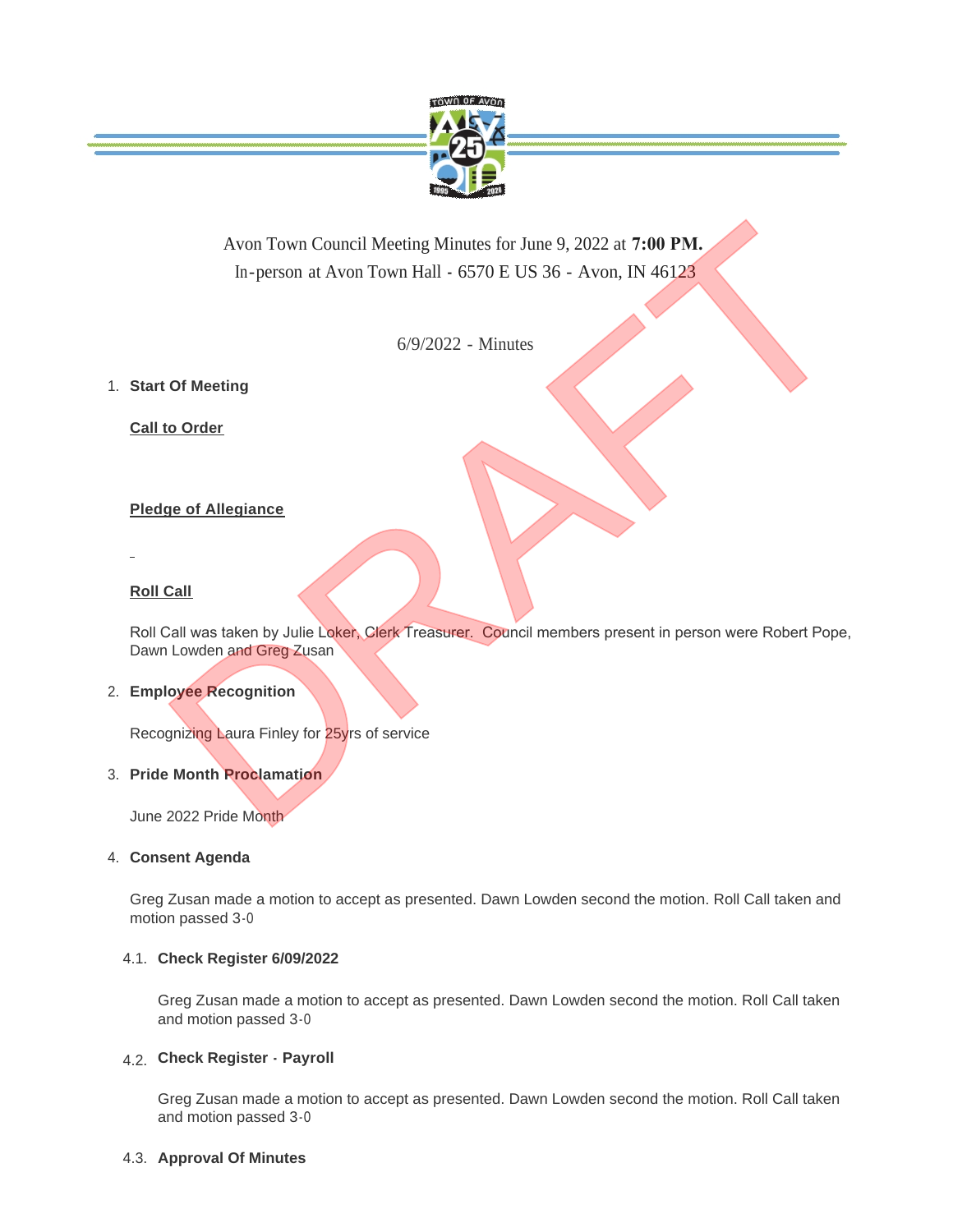Greg Zusan made a motion to accept as presented. Dawn Lowden second the motion. Roll Call taken and motion passed 3-0

### **Public Comment** 5.

David Cox, Hendricks County Council presented us with the plan and budget for the Dan Jones Bridge Widening Project.

Bob Culler spoke against the re-zone of the property north of Costco

### **Department Updates** 6.

John Taylor, Economic Director; Updated the Council on new development coming to Avon

Bill Peeples, Planning Director; BZA and Plan Commission update presented to Council

Mike Tulli, Building Commissioner; Updated the Council on the permitting and building currently in Avon. Presented the Council with his monthly report.

Sean Stoops, Chief of Police; Updated council on hiring process and gave police department updates on run statistics in Town.

Jared Wade, Communications Director; Gave update to Council on action center and current projects he is working on. Turity Frigieux.<br>Taylor, Economic Director; Updated the Council on new development coming to Avon<br>Taylor, Economic Director; Updated the Council on new development coming to Avon<br>Tulli, Building Commissioner; Updated the C

Steve Moore, Public Works Director; Gave updates to Council on road projects, stormwater issues and grants he received.

Julie Loker, Clerk Treasurer; Gave update to Council on revenue received and informed them of active solicitor permits. Doing a Live  $@$  Lunch with Jared on  $6/13/2022$  regarding solicitors in Town.

### **Council Comment And Liaison Reports** 7.

Dawn Lowden; Nothing to report

Greg Zusan; Part of Economic Development discussions

Robert Pope: Thanked Dave Cox for his Dan Jones update

### **New Business** 8.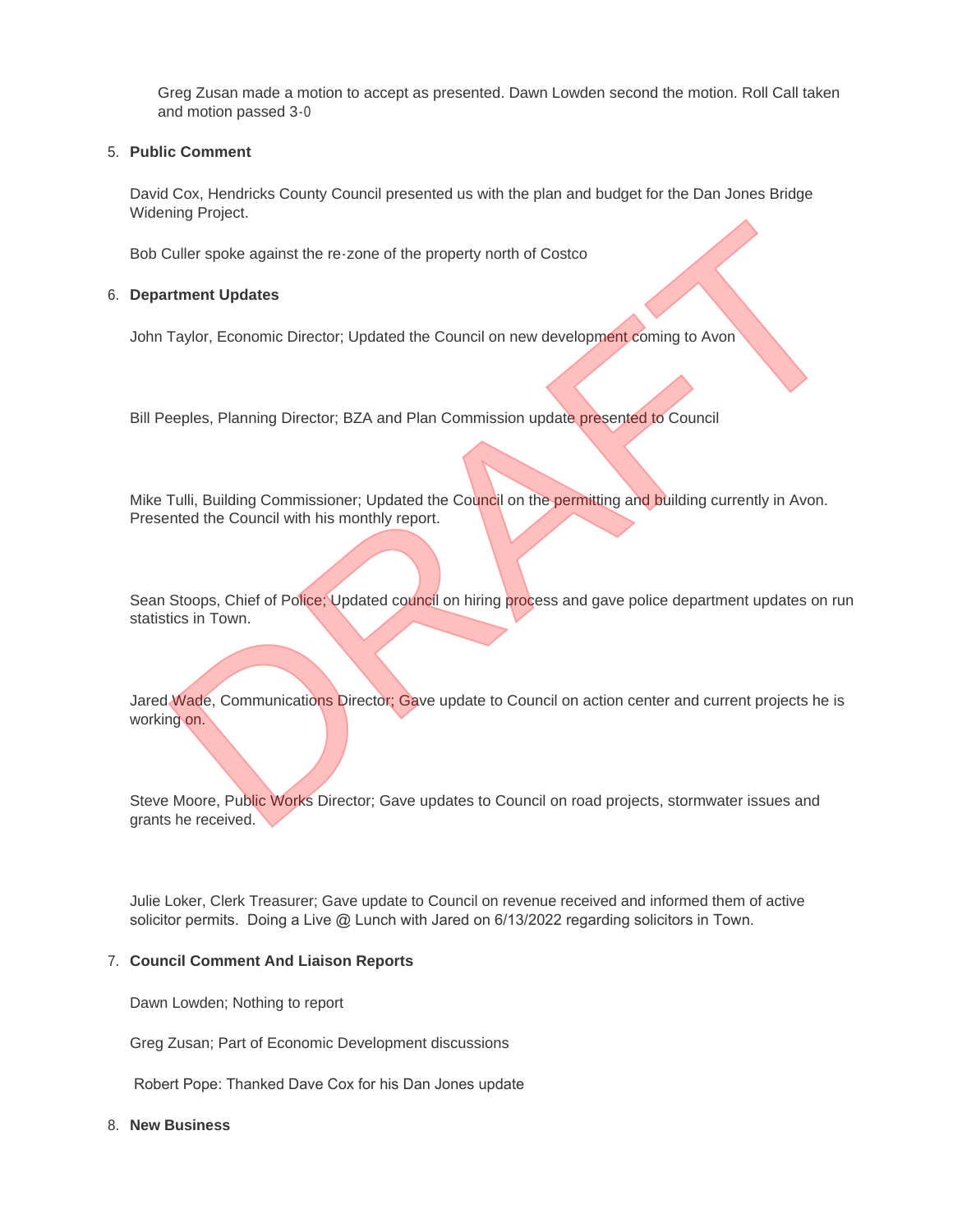### **Ronald Reagan At CR 100 N Detector Replacements** 8.1.

### Ronald Reagan @ CR 100 N Detector Puck Replacement

Steve Moore requests permission from Council to purchase and replace the 20 defective pucks & wireless receivers (Carrier & Gable to perform work)

Dawn Lowden made a motion to approve agreement in amount of \$16,036.00, Greg Zusan second the motion. Roll Call taken and passed 3-0. Nam Lowden made a motion to approve agreement in amount of \$16,056.00, creg Zusan second the<br>Droition. Roll Call taken and passed 3-0.<br>Introduction Sycamore Preserve ZA 2022-08<br>Introduction Glenrock Springs ZA 2022-09<br>Matt

### **Introduction Sycamore Preserve ZA 2022-08** 8.2.

Matt Pryce, Attorney for American Homes for Rent presented the project to the Council

### **Introduction Glenrock Springs ZA 2022-09** 8.3.

Matt Pryce, Attorney for American Homes for Rent presented the project to the Council

### **Committee Appointments** 8.4.

#### Committee Appointments

Robert Pope appoints the following:

Continuity of Operations: Sean Stoops, Ted Allen, Steve Moore, Mike Tulli & Dawn Lowden

Security Committee: Sean Stoops, Dan Taylor, Jared Wade, Robert Pope & TBD

#### **Ordinance** 9.

## **Ordinance 2022-15: ZA 22-07 Floodplain Regulation Amendment** 9.1.

ORD 2022-15 Zoning Amendment - ZA 22-07 Floodplain Regulation Amendment

Bill Peeples presents to Council the Amendment to update the Floodplain Regulations

Dawn Lowden made a motion to accept the ordinance as presented, Greg Zusan second the motion. Roll Call was taken and motion passed 3-0.

### **Introduction Ordinance 2022-16: Annexation Of Property On CR 900 E** 9.2.

Introduction ORD 2022-16 Annexation of Property on County Rd 900E

Ryan Cannon presented to Council the petition requesting to be annexed

### **Introduction Ordinance 2022-17 Annexation Of Property On CR 200N** 9.3.

### Introduction ORD 2022-17 Annexation of Property on County Rd 200N

Ryan Cannon presented to Council the petition requesting to be annexed.

### **Introduction Ordinance 2022-18: Amending Salary Ordinance** 9.4.

Introduction of ORD 2022-18 Amending Salary Ordinance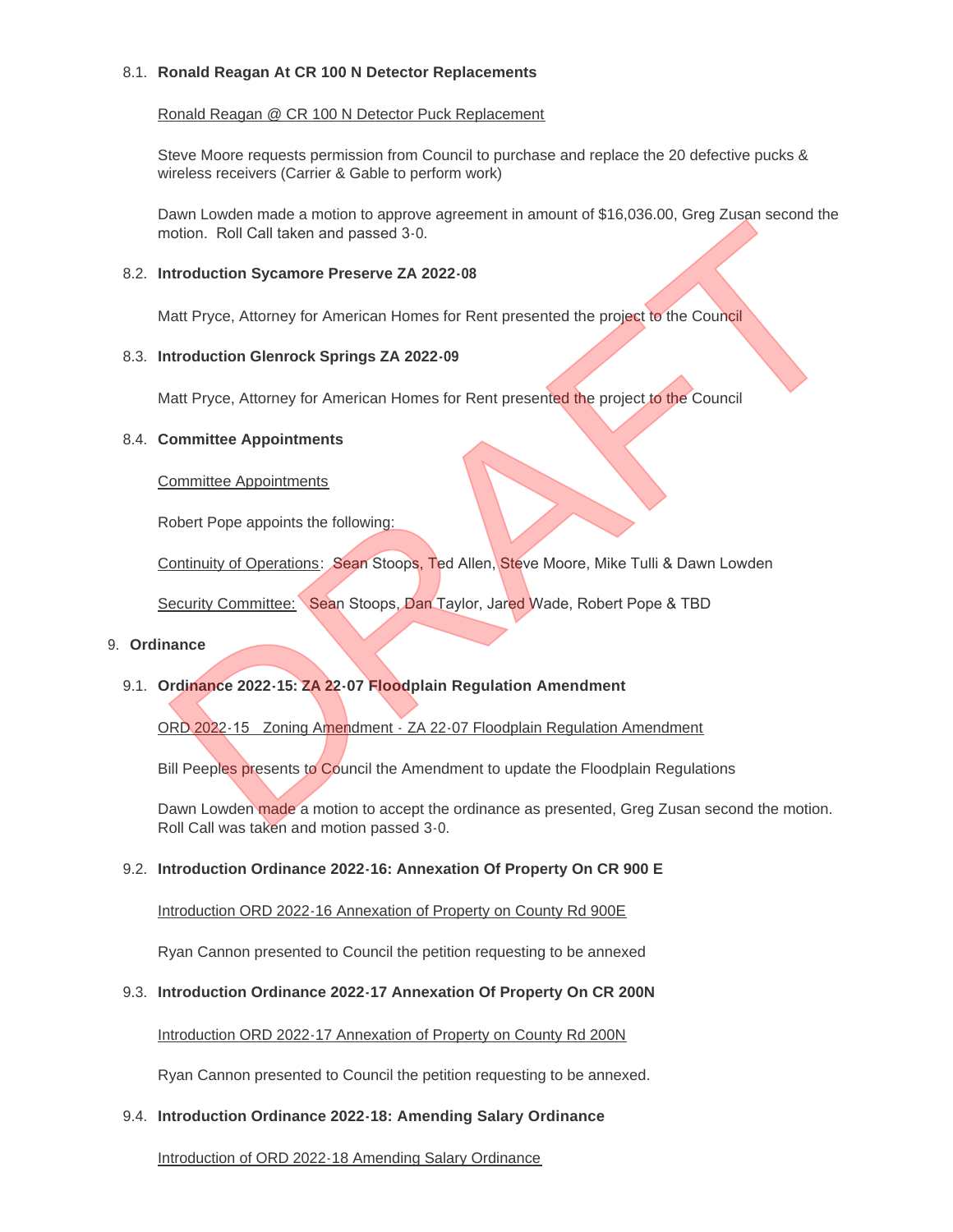Brian Nugent presented the Ordinance to Council requesting a pay increase for Field Training Officers Pay. Greg Zusan made a motion to suspend the rules, Dawn Lowden second the motion. Roll Call was taken and passed 3-0.

### Final Reading ORD 2022-18 Amending Salary Ordinance

Greg Zusan made a motion to update the Ordinance presented from \$4.00hr to **\$5.00hr** for FTO pay**,** Dawn Lowden second the motion. Roll Call was taken and motion passed 3-0.

### **Legal Counsel Report** 10.

Nothing at this time

#### **Public Comment** 11.

Several members of the public came forward to speak out against the rezoning of properties to be used for rental homes and are against the density proposed. Bireg Zusan made a motion to update the Ordinance presented from \$4.00hr to \$5.00hr for FTO<br>ay, Dawn Lowden second the motion. Roll Call was taken and motion passed 3-0.<br>Il Counsel Report<br>ing at this time<br>to comment<br>rata m

#### **Council Comment** 12.

Greg Zusan asked Ryan Cannon to follow up with the public on a concern of drainage, Greg Zusan also wants the Pan-Handlers dealt with.

 $\mathcal{L}_\mathcal{L}$  , which is a set of the set of the set of the set of the set of the set of the set of the set of the set of the set of the set of the set of the set of the set of the set of the set of the set of the set of

 $\mathcal{L}_\text{max}$  , which is a set of the set of the set of the set of the set of the set of the set of the set of the set of the set of the set of the set of the set of the set of the set of the set of the set of the set of

 $\mathcal{L}_\mathcal{L}$  , which is a set of the set of the set of the set of the set of the set of the set of the set of the set of the set of the set of the set of the set of the set of the set of the set of the set of the set of

#### **Council Calendar** 13.

Next Meeting June 23, 2022 @ 7pm

Farmers Market every Tuesday 4pm-7pm

**Adjournment** 14.

# **Avon Town Council:**

Robert Pope, President

Aaron Tevebaugh, Vice President